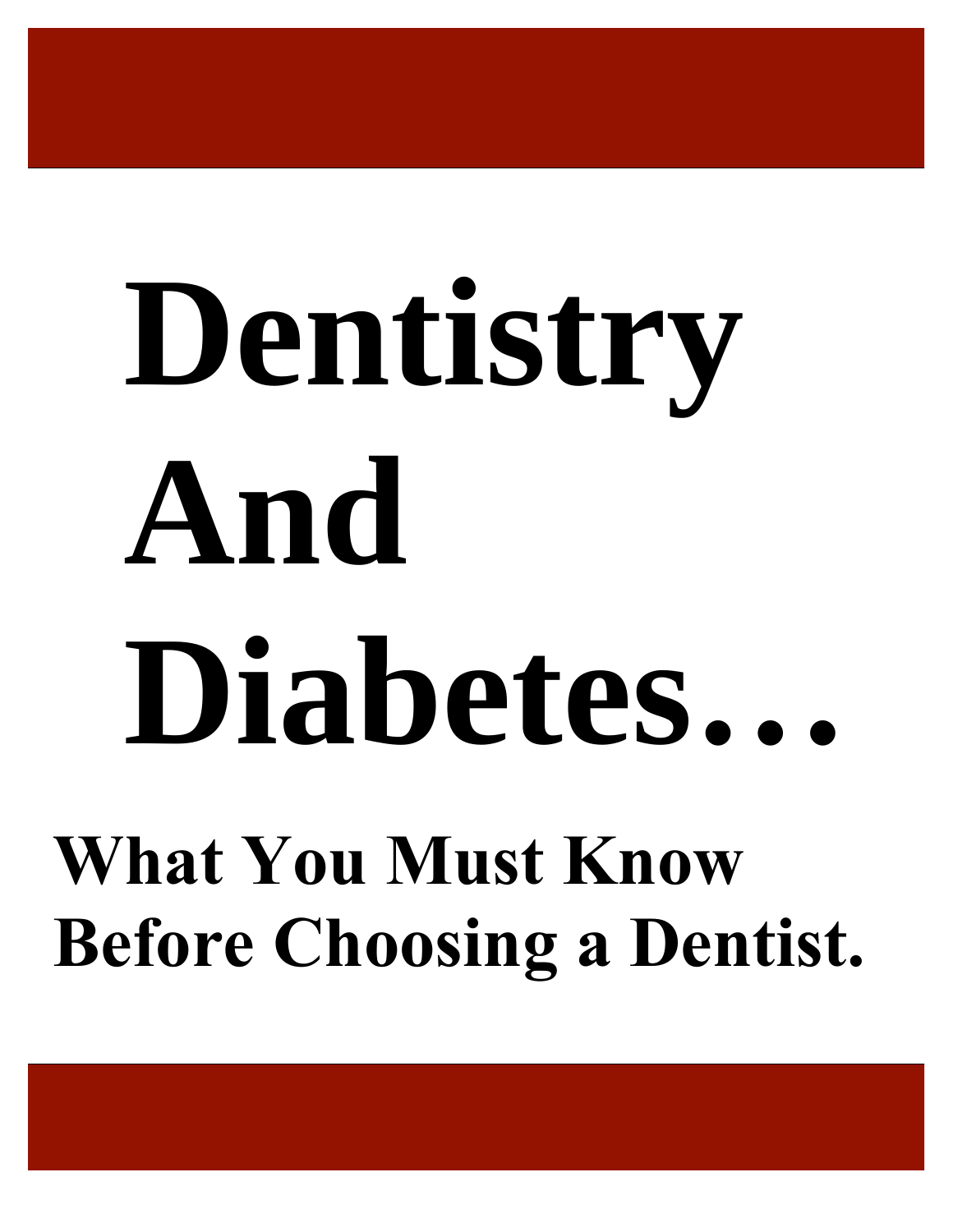## **Re: Special Report Dentistry and Diabetes: What You Must Know Before Choosing a Dentist**

No one enjoys going to the dentist, but for people with diabetes, getting that cleaning and check-up are especially important. The link between diabetes and oral health can't be ignored.

While everyone is prone to periodontitis, or diseases of the tissues surrounding the teeth and gums, people with diabetes often have more severe cases that can both cause and predict additional diabetic complications.

## **Defining Periodontitis**

Periodontitis or periodontal diseases involve inflammation and destruction of the tissues supporting and surrounding the teeth, including the gums and supporting bone. Periodontitis destroys the periodontal ligaments or connective tissue fibers that attach the tooth to the bone causing resorption of the alveolar bone (tooth socket). Consequently, the gums swell, redden, change shape, bleed, teeth loosen and pus forms. With the loss of soft tissue and bony support, deep periodontal pockets may form that foster bacterial growth.

The formation of plaque on the teeth is the first step toward periodontal disease. Plaque, the white sticky substance that collects between teeth, is often the start of periodontitis. Made of microorganisms, dead skin cells and leukocytes (infection fighting white blood cells), it can be removed by brushing and flossing regularly. If it is allowed to build up, it will harden and turn into tartar. Tartar can only be removed with a professional cleaning at the dentist's office. Both plaque and tartar make the gums vulnerable to infection.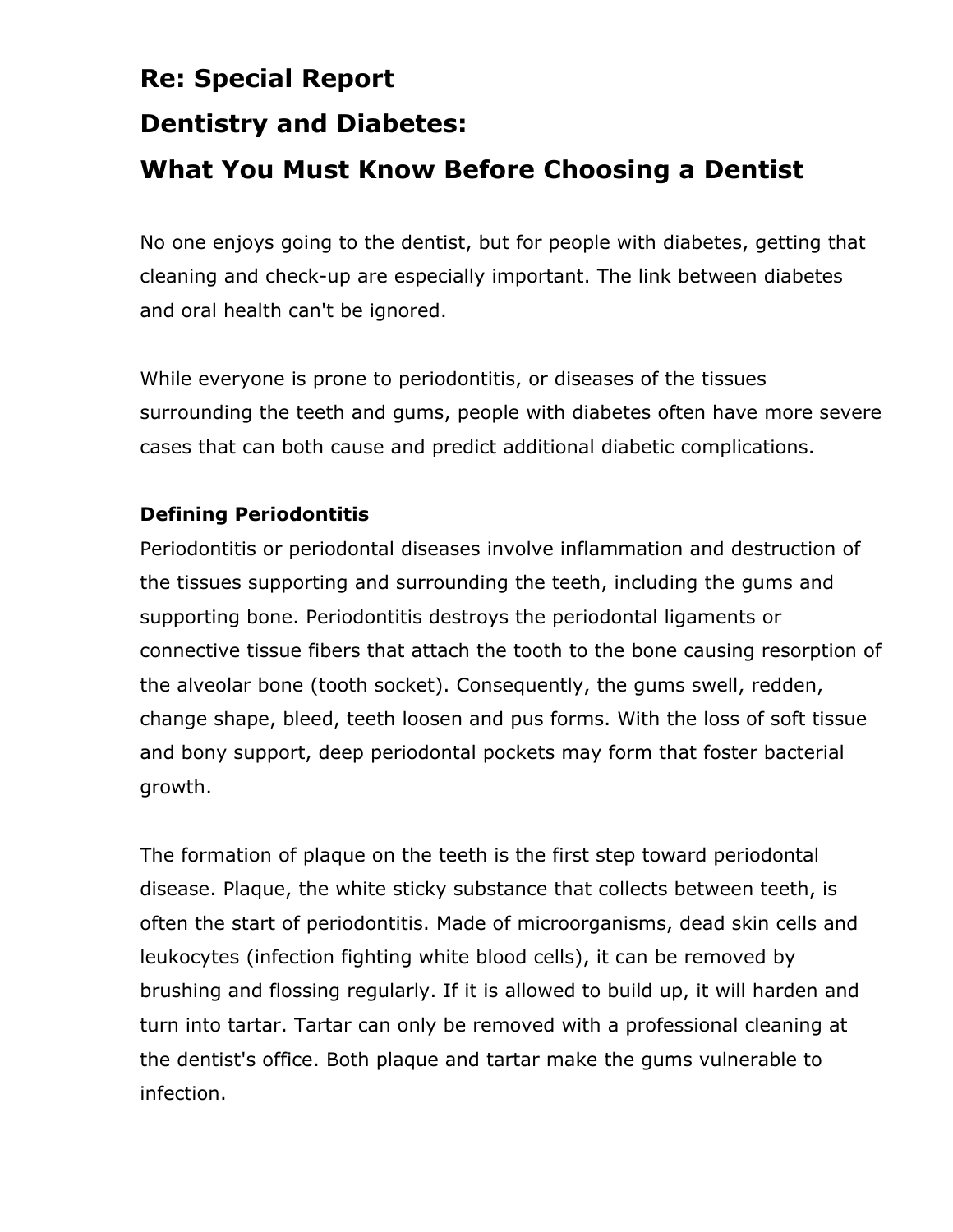If an infection enters the gums it is referred to as gingivitis, the first stage of periodontitis. Bacteria that collect and breed at the gum line and the groove between the gum and the tooth cause the gums to redden, swell and bleed. This response is normal but can also lead to periodontitis. Gums affected by gingivitis often bleed and are sensitive, but not always. Other signs include swollen gums, loose teeth, a bad taste in the mouth and persistent bad breath.

#### **The Relationship to BG Control**

BG control and good oral hygiene seems to be the key to avoiding most dental complications. Everyone is at risk of developing periodontal disease, but all people with diabetes, regardless of age or type of diabetes, are more susceptible. There are several reasons for this.



For one, people with diabetes have more sugar in the mouth that provides a more hospitable environment for hostile bacteria. This makes all forms of periodontal disease more likely.

High and fluctuating BGs are also a big factor in the increased risk of periodontal disease. Poor BG control means higher degrees of periodontitis and more vulnerability to complications.

It also makes healing more difficult once an infection sets in. Just like diabetics with poor BG control have a hard time healing wounds and infections on their feet, their bodies have a hard time fighting infections and healing wounds in the mouth.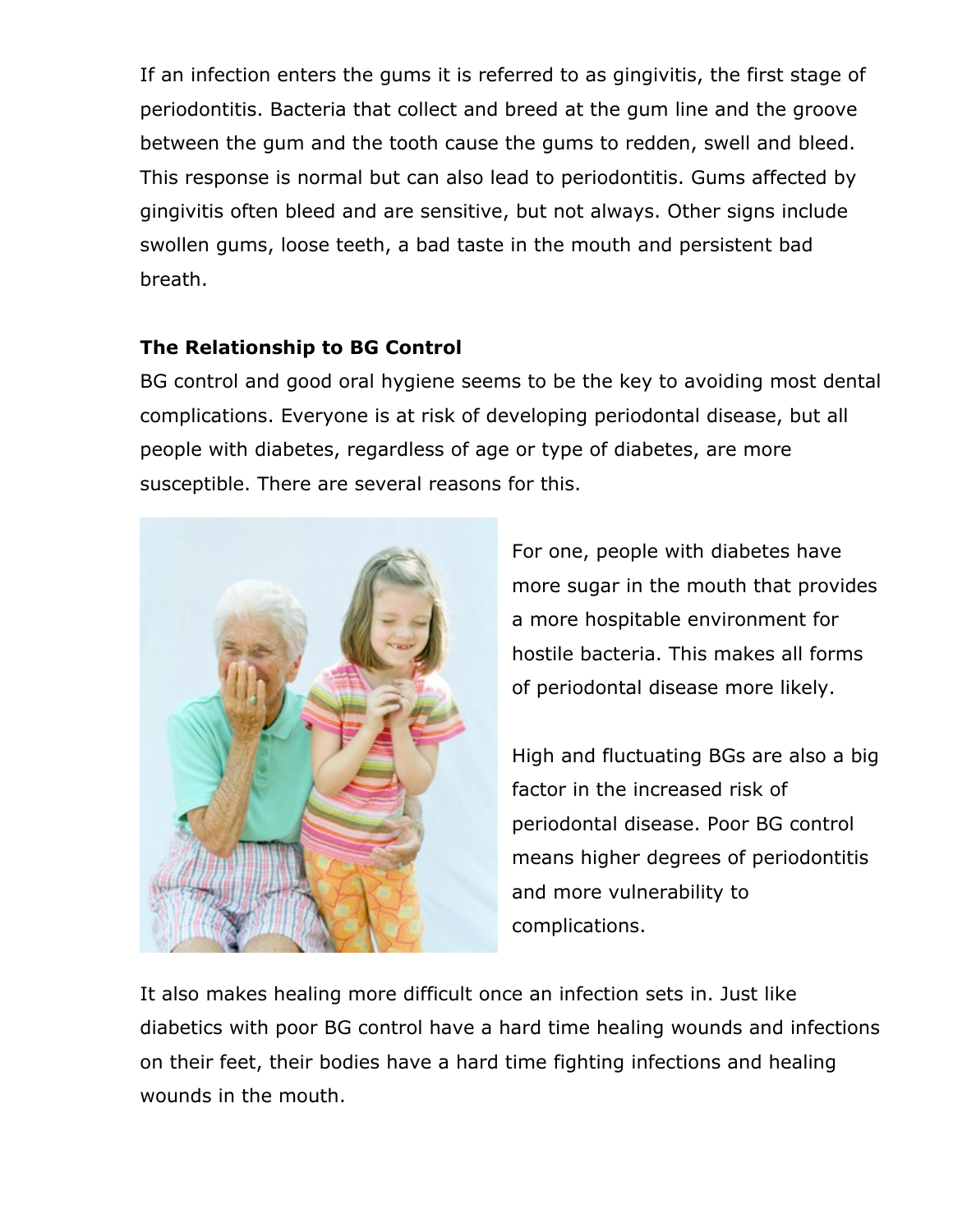At the same time, on-going infections may make BG control more difficult. Inflammation and infection affect BG control no matter where they occur. But the mouth is often overlooked, as most doctors do not look in the mouth. Once an infection takes root a vicious cycle ensues making metabolic and infection control a struggle. This cycle can have drastic consequences. If oral infections get out of control they can lead to BG control problems serious enough to land a person with diabetes in the hospital, to say nothing of the damage to the teeth and gums.

Gum infections can also impact insulin needs. Authors of a study cited in September's 1997's Practical Diabetology concluded that when an infection is rampant, patients with diabetes often have increased insulin requirements. If periodontal disease is treated and gingival inflammation is eliminated, these insulin needs often decrease.

Collagen, which is a building block of the tissue that attaches teeth to bones and the surrounding soft tissue, is also affected by diabetes. Diabetes' effect on collagen metabolism may make an infection potentially more destructive.

#### **Reduced Salivary Flow**

Patients with diabetes may also experience dry mouth as a result of reduced saliva. Neuropathy and certain medications may be the cause of reduced salivary flow. Saliva is important to wash residue off teeth and gums and prevent tooth and gum disease. Ask the dentist about products that moisten the mouth or increase saliva.

Drinking lots of fluids may help alleviate the problem and there are products available that can help keep the mouth moist.

#### **It's All Connected**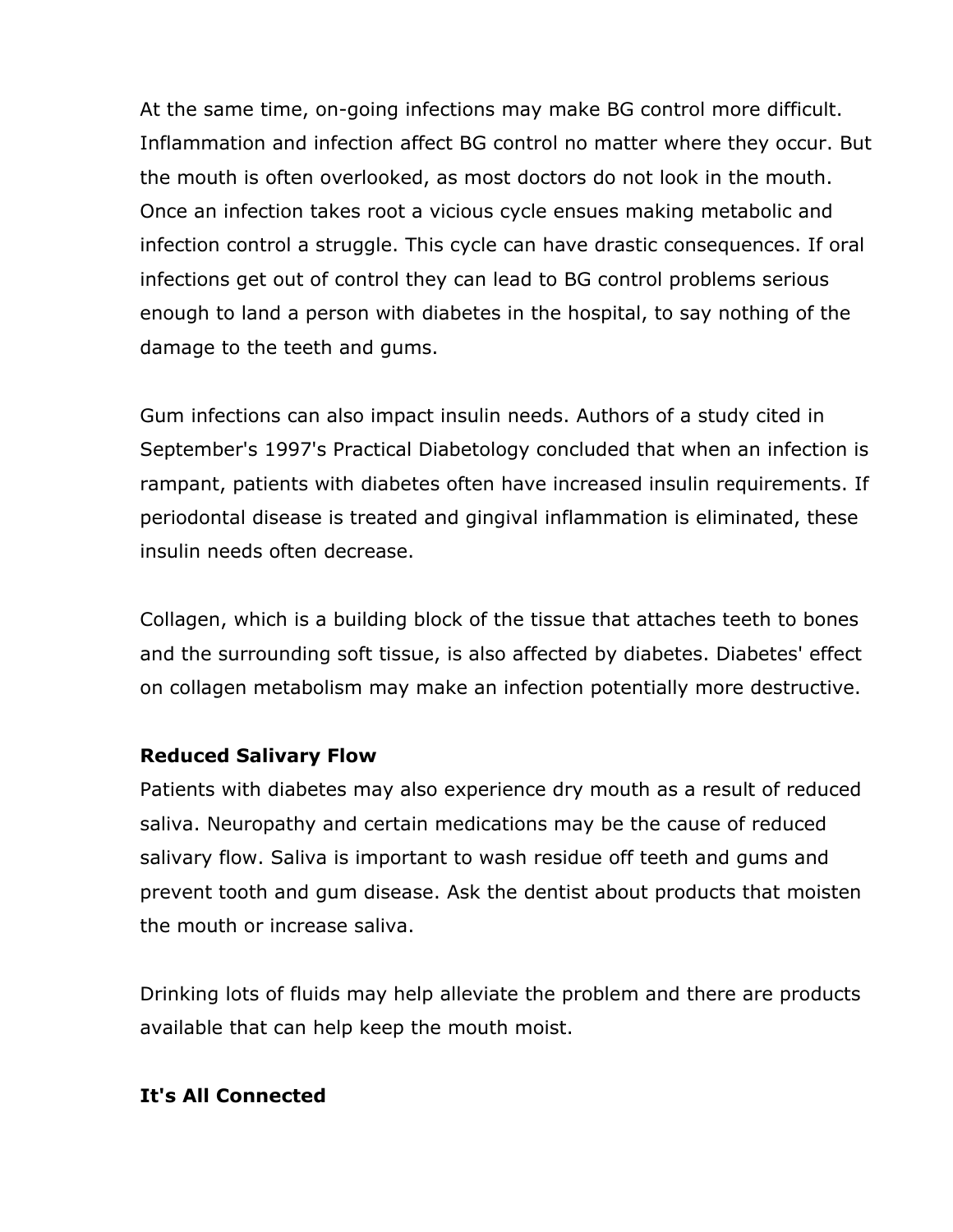The development of periodontal disease may reflect the presence of other problems related to BG control such as retinopathy.

Retinopathy and dental problems are closely related. If you look at a population that is having eye problems, that same population is likely to have dental problems. If a person is diagnosed with retinopathy, they should make sure that their mouth is being examined and the gums are healthy.

Conversely, if there is serious gum disease there may be other diabetic complications taking place in the body.

Problems that begin elsewhere in the body should also provide clues for health care professionals. The presence of microalbuminuria and neuropathy are signals to check the mouth for potential complications.

#### **Prevention**

As with all diabetic complications, an ounce of prevention is worth its weight **in the same of prevention is worth its weight** in gold. By far the most important step that can be taken is to brush and floss regularly. It is advisable to discuss proper brushing and flossing techniques with your dental team. Some of the fundamentals might surprise you. For example, it is recommended that you brush for a minimum of three minutes, which, when put into practice, is longer than one might imagine.

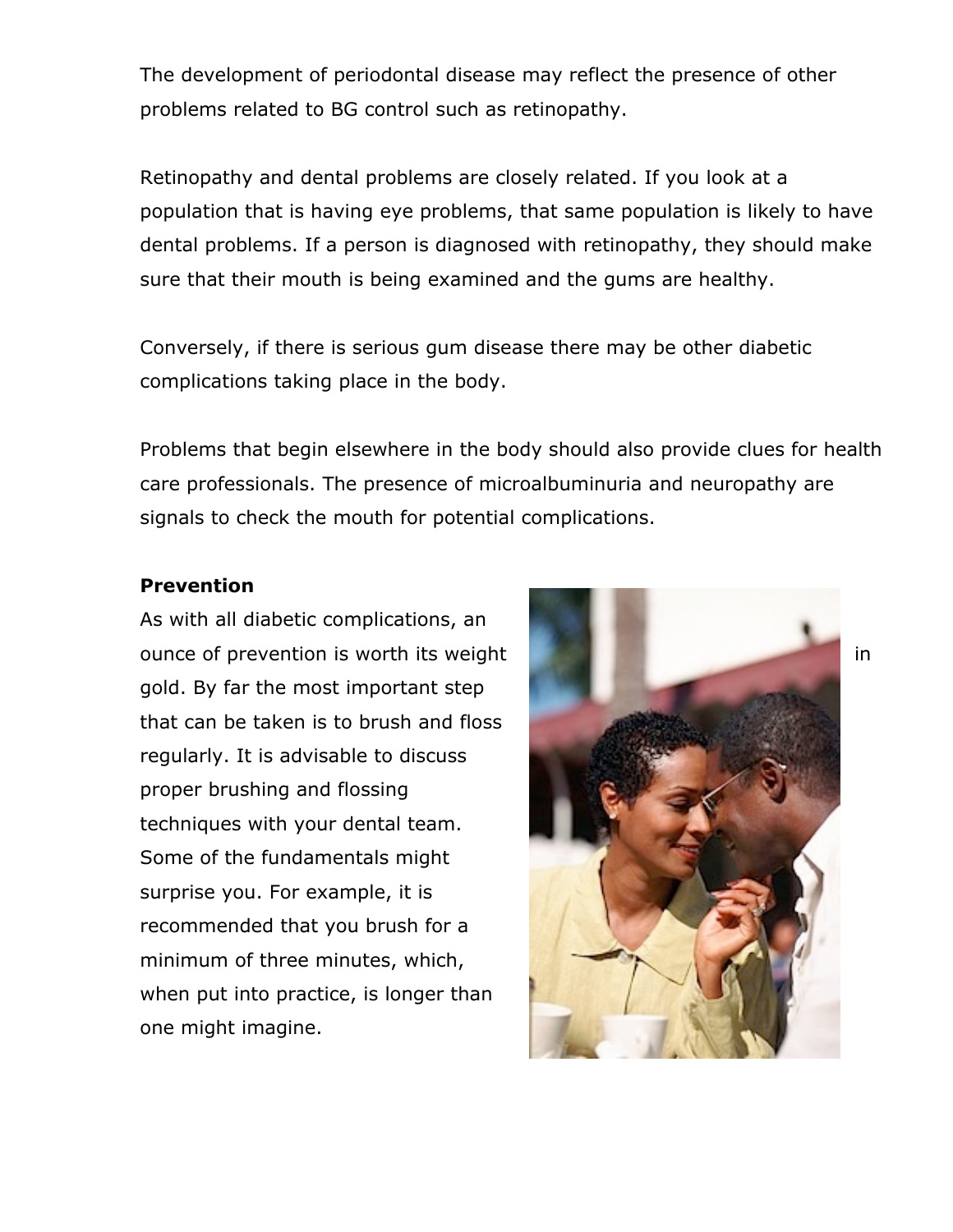## **In the Chair**

Prevention also includes making and keeping the often-dreaded dental appointment. We suggest seeing the dentist twice a year, or as often as necessary. If you are avoiding the dentist due to fear and or loathing, here are some strategies to make it a little easier to deal with.



It is best to schedule dental appointments, about an hour and a half after breakfast so that the appointment does not interfere with regular meal times. Test your BGs before you go to the dentist and test them while you are at the dentists office. Make sure to stick to your regular insulin and/or oral medication schedule to avoid BG problems. It is also important to discuss your diabetes with your dental team.

Once at the dentist, voice concerns and report any abnormality, such as gingival bleeding. Healthy gums are usually light-

pink, snug around the tooth and don't bleed.

#### **Treatment**

If an infection is already present, it must be treated before any significant procedures can be attempted. Once diabetes is under good control, oral surgery can be performed without complication.

#### **Dentures**

Since periodontal disease can lead to tooth loss, many patients are fitted for dentures. Patients wearing complete dentures should see the dentist once a year to examine all soft tissue areas. Partial dentures require attention to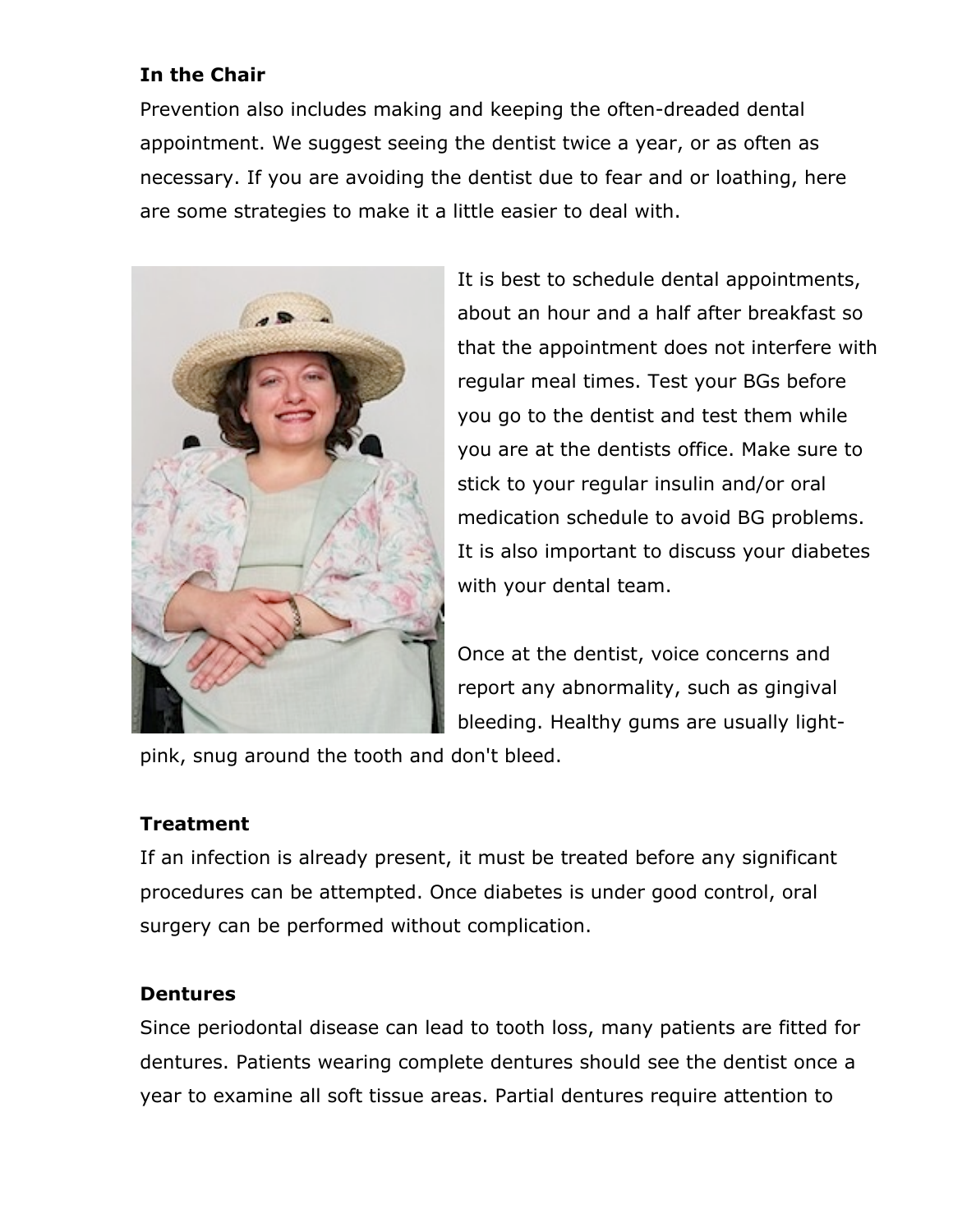hygiene just like real teeth. They need to be removed and cleaned daily. Wearing dentures continuously and failing to take the proper precautions can promote the growth of mouth fungus (candidal colonization) leading to thrush. Dentures may also be ill-fitting and uncomfortable. This is because the gums of people with diabetes may be especially sensitive. This in turn makes eating, and maintaining good health and proper BG control more difficult. Dental implants can be another viable option for tooth replacement for people with diabetes.

#### **Taking Precautions**

Dental therapy for people with diabetes does not have an established criteria, although dental offices record medical conditions such as diabetes they may not be prepared for an emergency resulting from diabetes. It is important to

discuss your diabetes and possible low and high blood sugar scenarios with your dental team.

The dental team needs to know if their patients take oral agents or insulin because that means special precautions must be taken. Dentists caring for patients with diabetes should have a calibrated glucose meter, glucose tablets or fruit juice, and a glucagon kit available.

They should also be familiar with the common signs of hypoglycemia such as loss



of coordination, blurry vision, palpitations, rapid heart rate, sweating and shaking. He also suggests finding out if a patient with diabetes has hypoglycemic unawareness, a condition in which they experience few if any signs and symptoms of low blood sugars.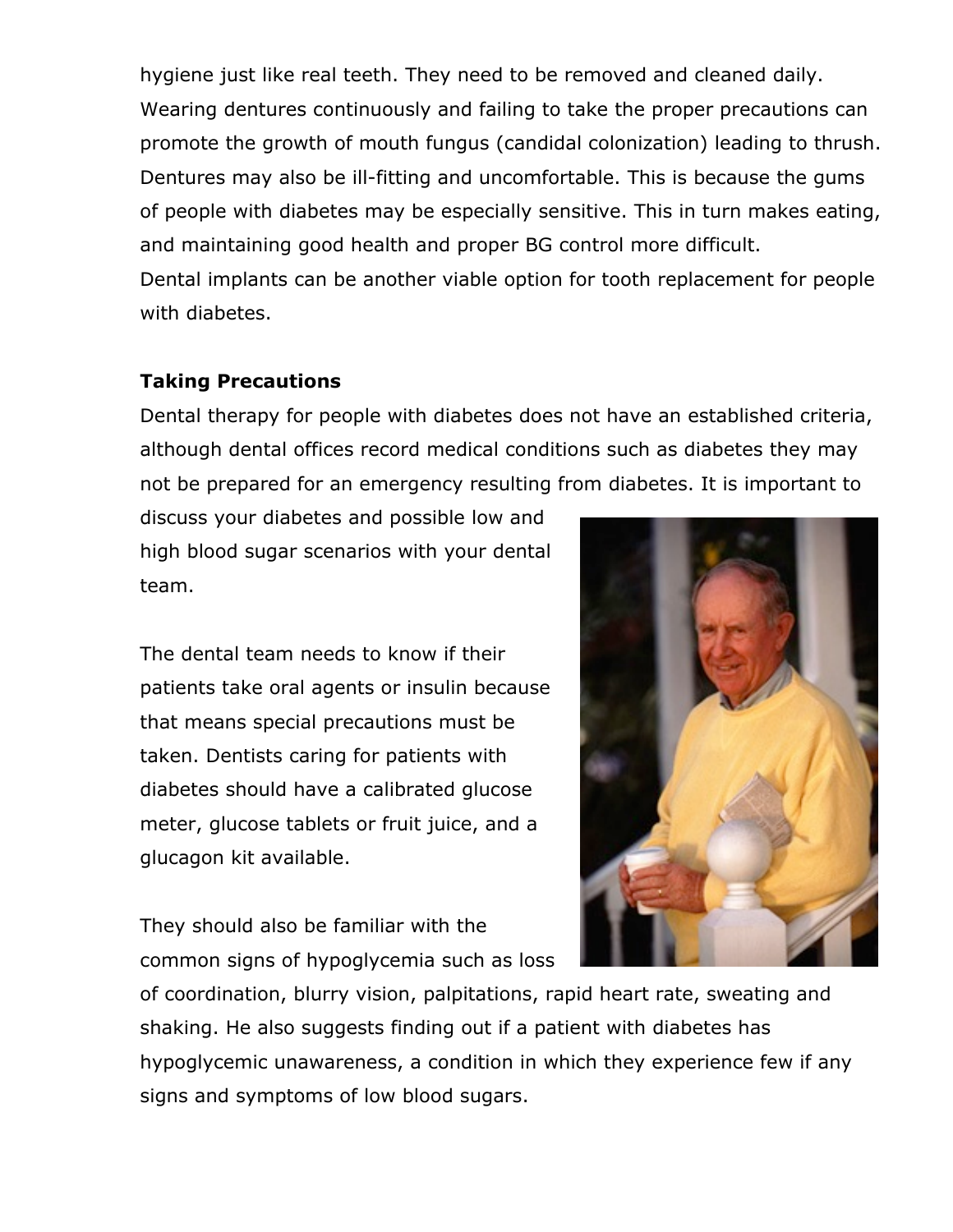A common situation leading to hypoglycemia at the dental office is a patient skipping breakfast before an appointment but taking the regular amount of insulin.

Severe hyperglycemia may occur as well, but less frequently. Acetone breath and dehydration, dry mucous membranes and changes in mental status are signs that blood glucose is too high and dental procedures should be postponed.

## **Read this patient's story to understand the dental-health to diabetes connection…**



**"I'll dance at your wedding…"**

**Sure, I know it's a long time down the road. But, when my daughter, or my son, decides to get married, I'm going to be healthy enough to dance. And, I plan on dancing all night long.**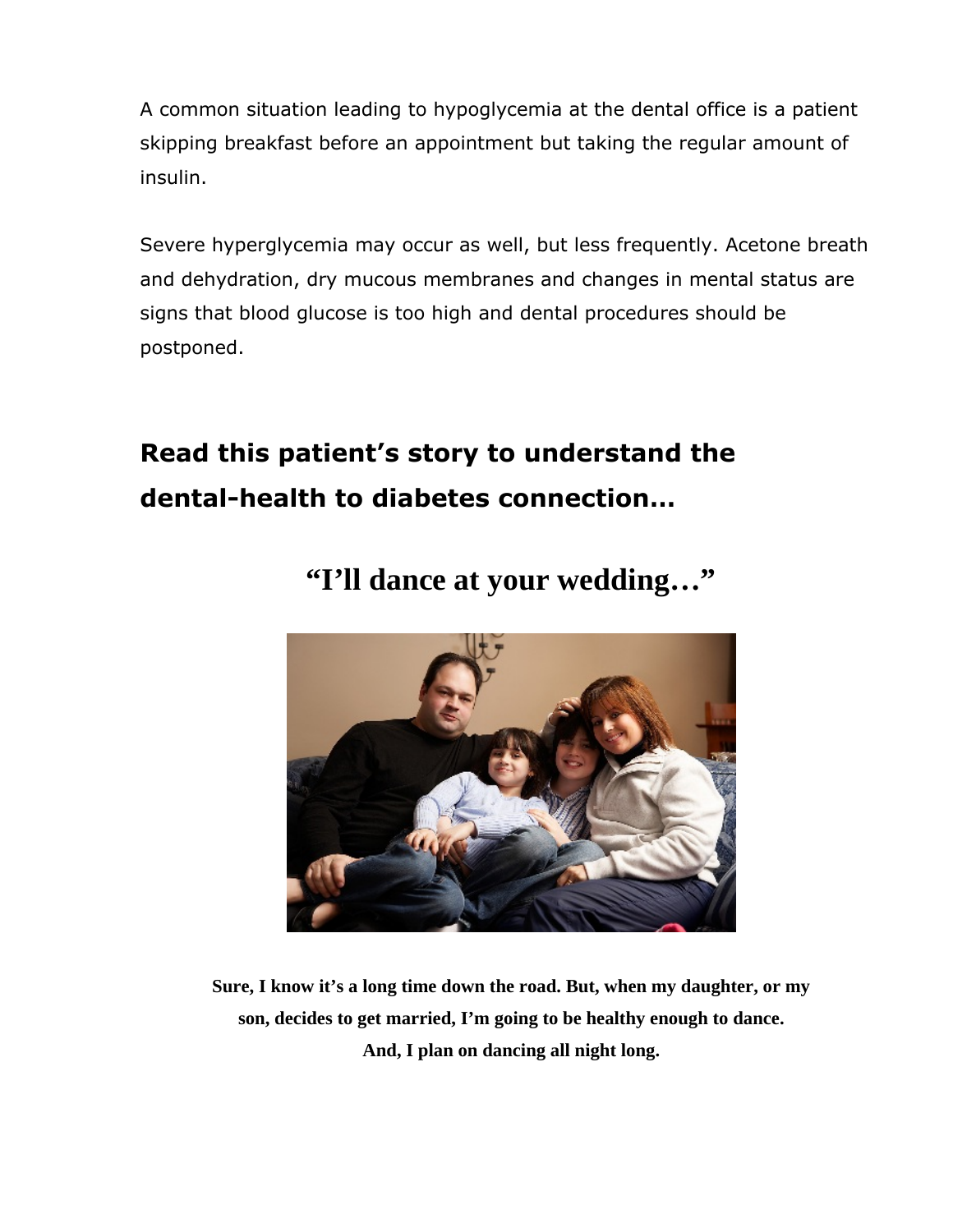I lost my father to complications from diabetes and when I thought about my family and my responsibilities to them, I was downright scared. My father was in his early 50's and I am now 38. So, when I noticed this winter that I was constantly thirsty and feeling run down, I decided to get it checked out.

I decided to visit my regular doctor. During the appointment, I had several tests completed that officially diagnosed me with diabetes. He prescribed medication, exercise, and diet.

The exercise and diet part are probably the hardest part of my treatment program. I now have to get up and move instead of sitting on the couch watching countless hours of TV with a bag of potato chips. But I made a promise to myself and to my family.

I also decided to visit a new dentist for a check-up. A friend of mine told me that there is a possible link between diabetes and periodontal disease; also known as gum disease and I wanted to cover all of my bases.

The dentist said he was glad that I was taking an active role because I did indeed have the beginnings of periodontal disease and he said I should be treated. I once again thought about my kids and dancing at their weddings, about holding my first grandchild, and maybe seeing my grandkids get married.

So, I knew in addition to the exercise, good diet, and medication from my doctor, I was going to have to take more drastic steps and treat my periodontal disease with regular periodontal treatment sessions.

I decided to go with the non-surgical route to treat my gum disease. This involved treatment to remove plaque and calculus through scaling. I also started using a special toothpaste and mouthwash. And, of course, that old, reliable enemy of gum disease – flossing.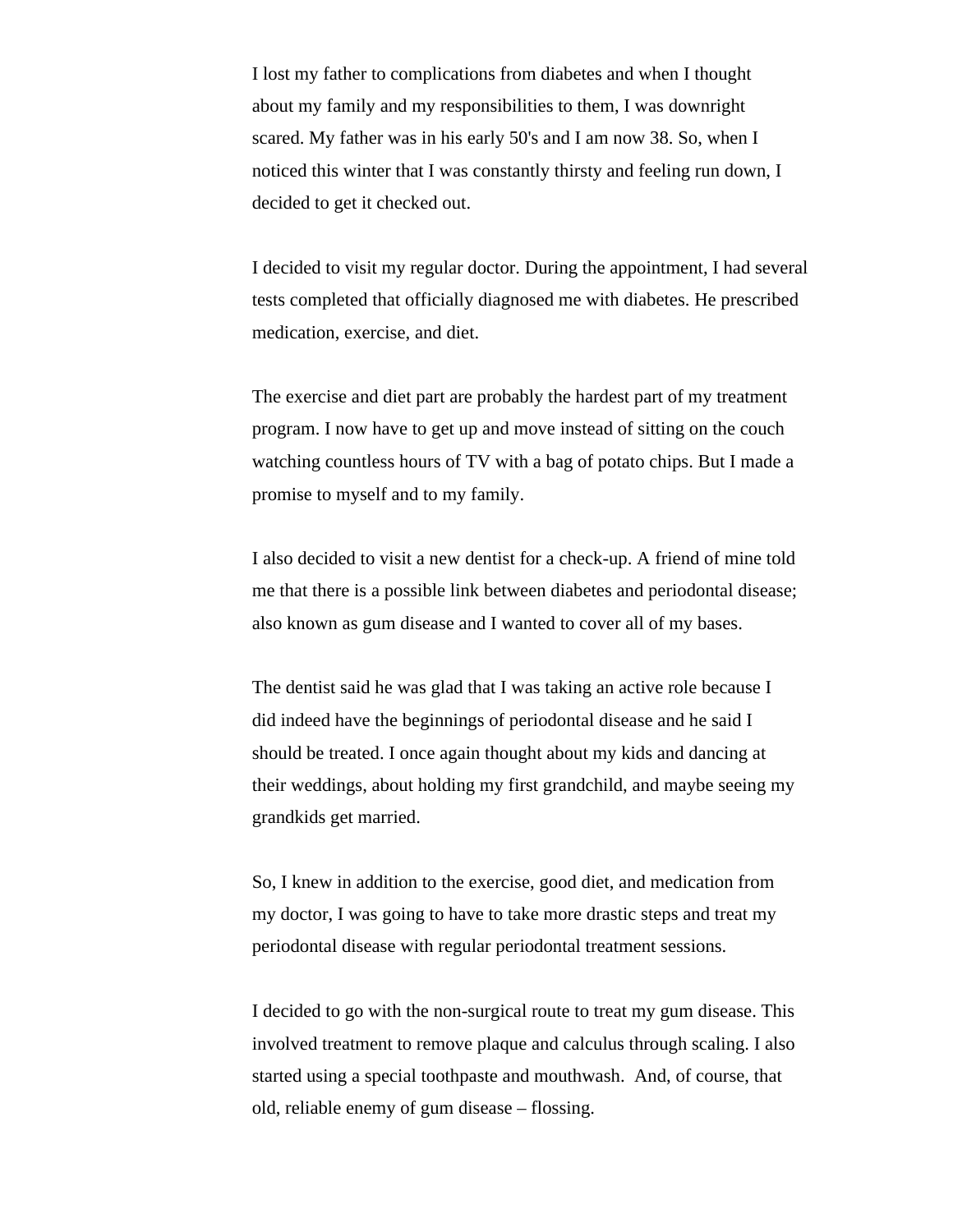I am so happy with my decision. It was scary to go through some of the tests, but I know with my hard work and regular visits to the dentist I will be there to walk my daughter down the aisle.

I'm already starting to feel better. I want to always be there for my kids and that's why I'm so happy I've decided to take charge of my health including my oral health.

## **How to choose a dentist if you are diabetic**

For years you've visited the same dental office for your regular cleanings and the occasional cavity. You've had few complaints about your care—certainly none big enough to merit changing dentists. But recently you've moved, or your dentist has retired, or your insurance plan has changed, and you're obliged to make a switch. You know that finding a good dental team is important, so how do you begin the search? What do you look for in a dentist and dental hygienist?

Obviously, the practitioners' skills and the safety precautions and technology employed in the office are important criteria. Then there are practical considerations, such as the proximity of the office to your home or workplace, the office hours, accepted insurance plans, fees, payment policy, and ability to accommodate emergencies. A comfortable office environment also matters, particularly if you have any anxiety about dental work. You want a dental team with a good "chair side manner," one that is willing to listen to your concerns, answer your questions, and explain what they're doing and why.

Few of these details can be found by flipping through listings for dentists in the phone book. Finding the right dental-care provider will take some time and research, and it is best done under non-emergency conditions. Start your search well before you're due for a checkup.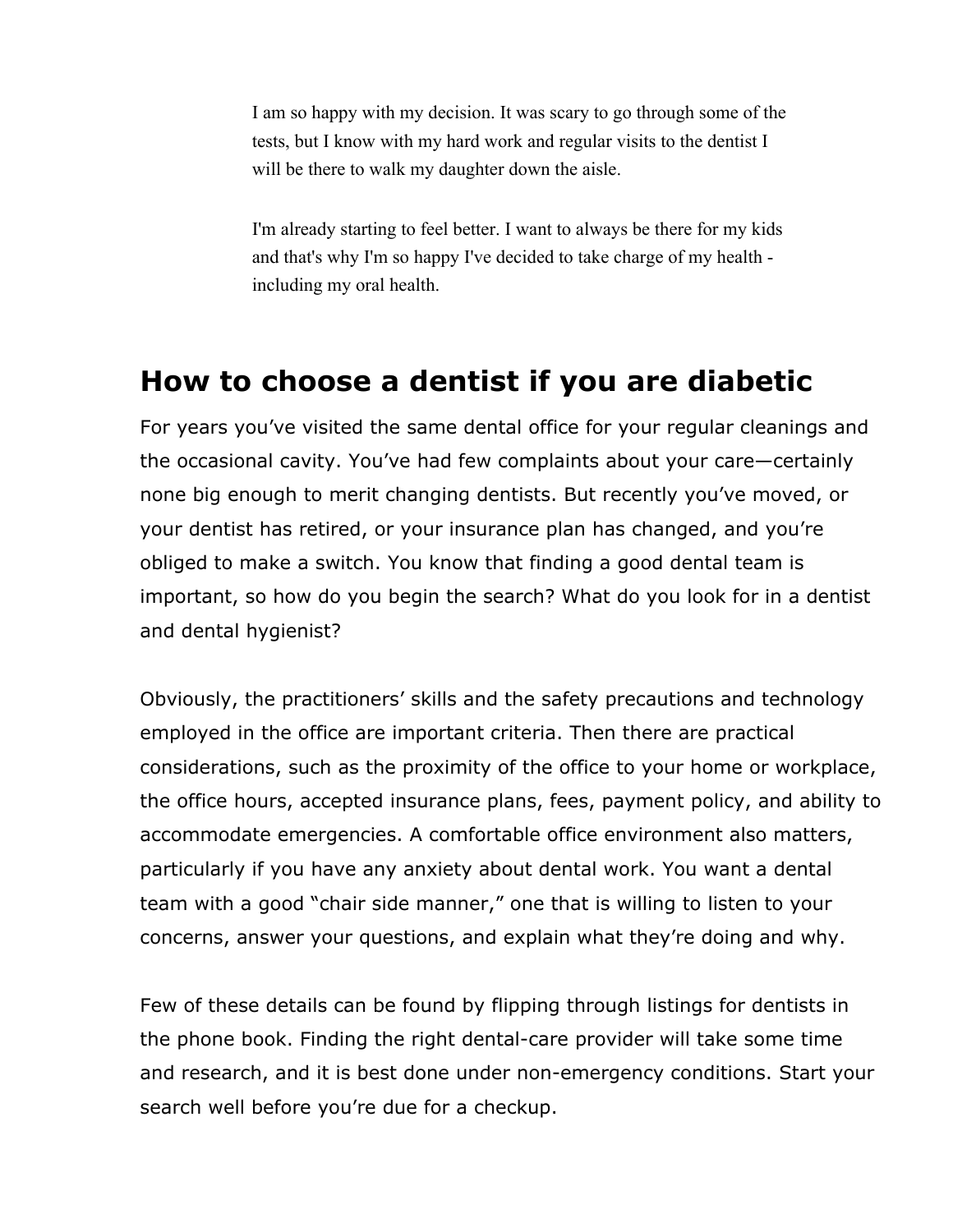#### **Background information**

A dentist's technical skills are of utmost importance, but evaluating these skills is not always easy for someone who is not a dental professional. One sign of professional commitment, however, is membership in a professional dental organization such as the American Dental Association (ADA) or a state dental association. The dentist's receptionist should be able to tell you over the telephone if the dentist maintains such a membership.

When you call a dentist's office, it's perfectly all right to ask the receptionist his or her name and how long he or she has worked with the dentist. Does the receptionist sound professional and courteous? Does he or she seem proud of and knowledgeable about the practice? If the dentist treats his staff well and his dentistry is of high caliber, employees tend to brag a little, which is usually a good sign. Any reluctance on the part of the staff to answer your questions, on the other hand, is a worrisome sign.

When you visit an office, take a look around. Dentists who are proud of their work may display "before and after" photos in a photo album or on the walls



in the reception area. You can sometimes tell if the dentist's work is not just cosmetically admirable but also technically sound by looking at the gums in the "after" photos. Healthy gums are pale pink, not bright red. A conscientious dentist will not do cosmetic work if a person's gums

are in poor condition. If the gums look unhealthy in the "after" photo, it should raise a red flag in your mind.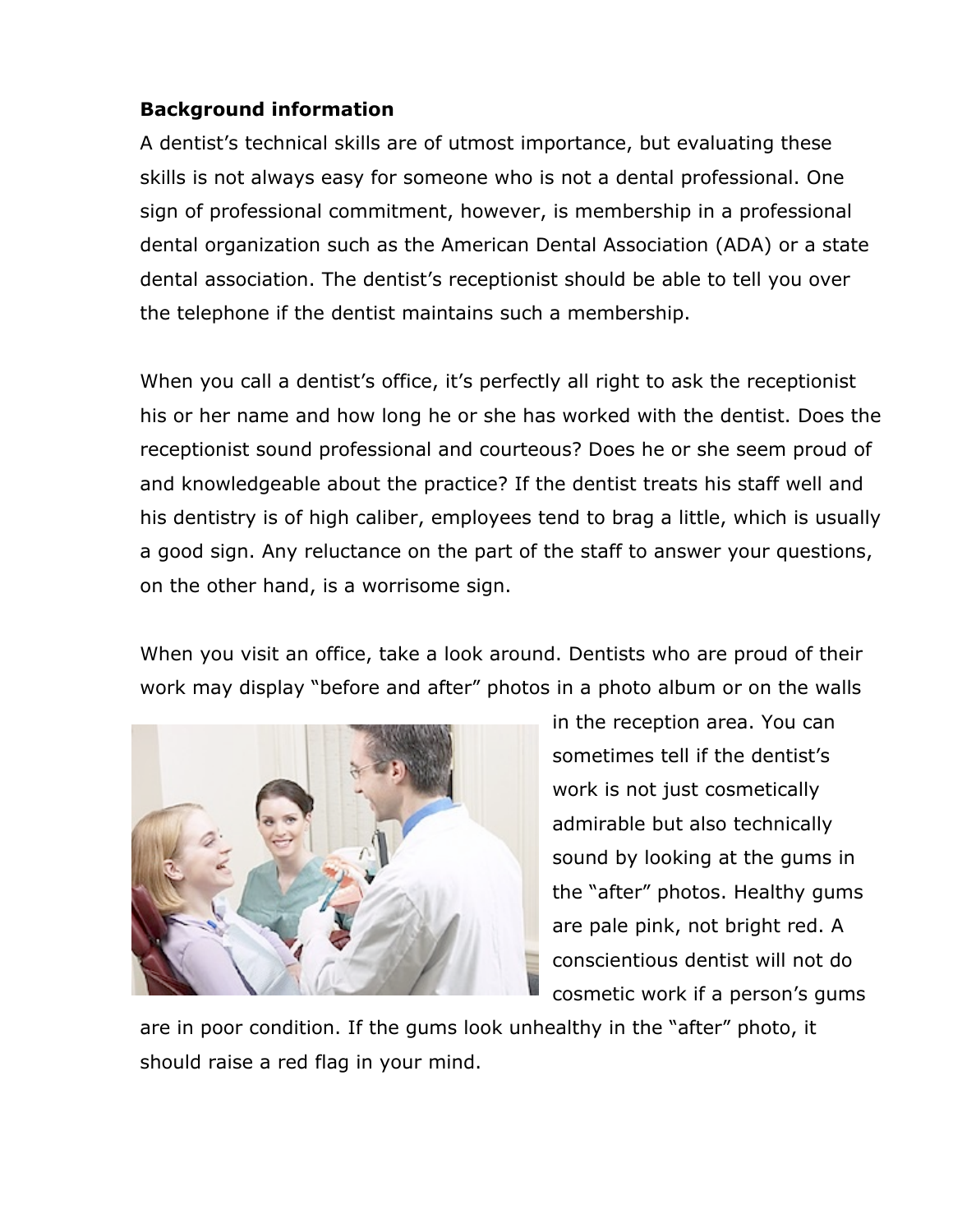#### **The comprehensive oral exam**

Your first appointment with a new dentist should be a *comprehensive oral exam,* an in-depth screening that enables the dentist to complete your dental records and develop a treatment plan for you. This is a good time to evaluate a dentist's manner and care and to make sure that this office is right for you.

Take note of the equipment used, too. A dentist who relies on older techniques can provide excellent care, but newer technology, some of which is described in this article, can make checkups faster, less painful, and more thorough.

To begin with, the dentist should take your medical and dental history, recording information about your previous dental work, any medical conditions or illnesses you have (or had), medicines you currently take, and allergies you have. (If you have an allergy to latex, mention it when you make the appointment so the office can prepare for your visit.) It's important that you state how long you have had diabetes, how you control it, and any problems or difficulties you have had recently. The dentist or dental hygienist should follow up on these questions at every visit.